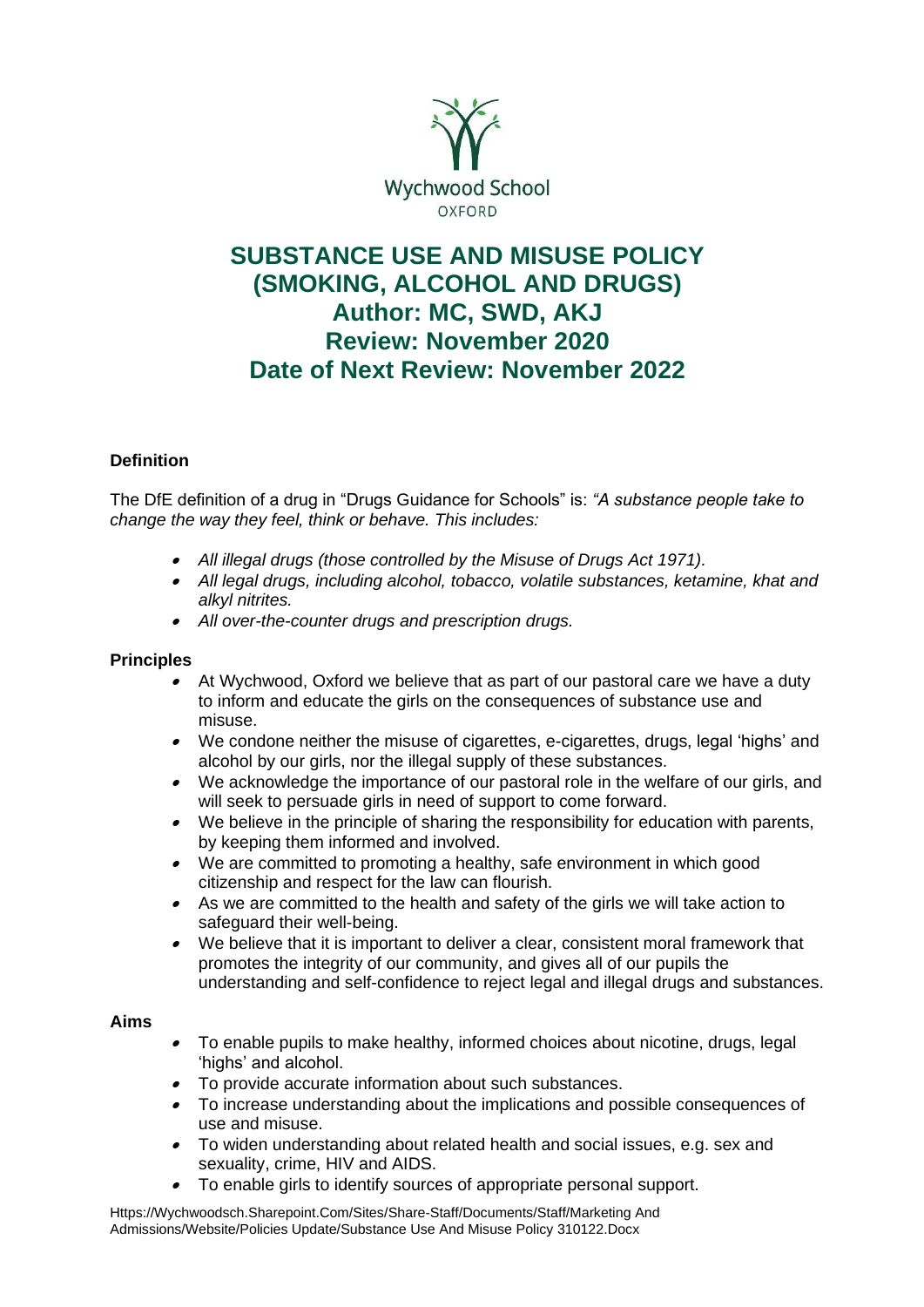#### **Education programme**

We have a well-constructed PSHE programme at Wychwood, Oxford that focuses, among other things, upon the potential short-term and long-term risks to health from drug and substance abuse, including alcohol and nicotine. We concentrate on teaching young people the importance of making healthy, informed choices. However, there is also an ethical dimension, designed to instil an understanding of the importance of complying with the criminal law. We aim also to promote an awareness of the pressures on young people to conform to certain behaviours and to help improve their ability to cope with such pressures.

This involves pupils of all ages and extends across the curriculum, involving PSHE, science, RS and drama lessons among others. In these curriculum areas content and methods are designed to be appropriate to the age and general awareness of the pupils. We also have forums and assemblies on the topic, talks from the police and from time to time make use of travelling workshops and road shows to cover the serious risks from abuse of substances including alcohol and tobacco.

Pupils can discuss their individual worries about drugs or substances with their Form Teacher, one of the Housemistresses, their Progress Tutor or a member of the Senior Pastoral Team. They can also refer themselves to the School Counsellor or doctor for individual guidance, without fearing sanctions or adverse report. We are conscious of the importance of working together, including with parents and guardians, in order to promote the well-being of the girls.

## **PROCEDURE**

## **Illegal drugs**

If a pupil comes forward and voluntarily identifies herself as a drug user and asks for help, or if her parents or friends ask for help on her behalf, we may, depending upon the circumstances, and at the discretion of the Head, offer her the opportunity to reform her habit with the support of a drug testing programme and counselling (at the parents' expense). Full details of the arrangements will be discussed with the parent or guardian.

We will always investigate rumours about involvements in legal and illegal drugs and substances, including questioning a pupil, searching her room and personal possessions. This will include asking pupils suspected of drug taking to take a multi-drug urine test. We will inform parents and guardians as a matter of urgency and invite them into the school to discuss the matter.

The normal sanction for possession or involvement with drugs is expulsion. Alternative sanctions, (when there are mitigating circumstances), could involve suspension and a final warning. Any pupil found offering drugs to another pupil will be expelled and, following consultation with the Governors, the matter may be referred to the police.

## **Alcohol and nicotine (to include cigarettes and e-cigarettes)**

We do not allow the pupils at Wychwood, Oxford to bring alcohol or nicotine onto the premises, or to consume either substance when wearing school uniform out of school. Pupils in Study I and II (Years 12 and 13) who are allowed off the premises during the school day are forbidden from visiting pubs or bars, as well as from smoking, vaping (using e-cigarettes) or consuming alcohol. This rule also applies to all school trips and visits, whether in this country or overseas, irrespective of whether or not pupils are wearing school uniform at the time.

The School is a public place; smoking or vaping is therefore illegal for everyone, including staff and visitors.